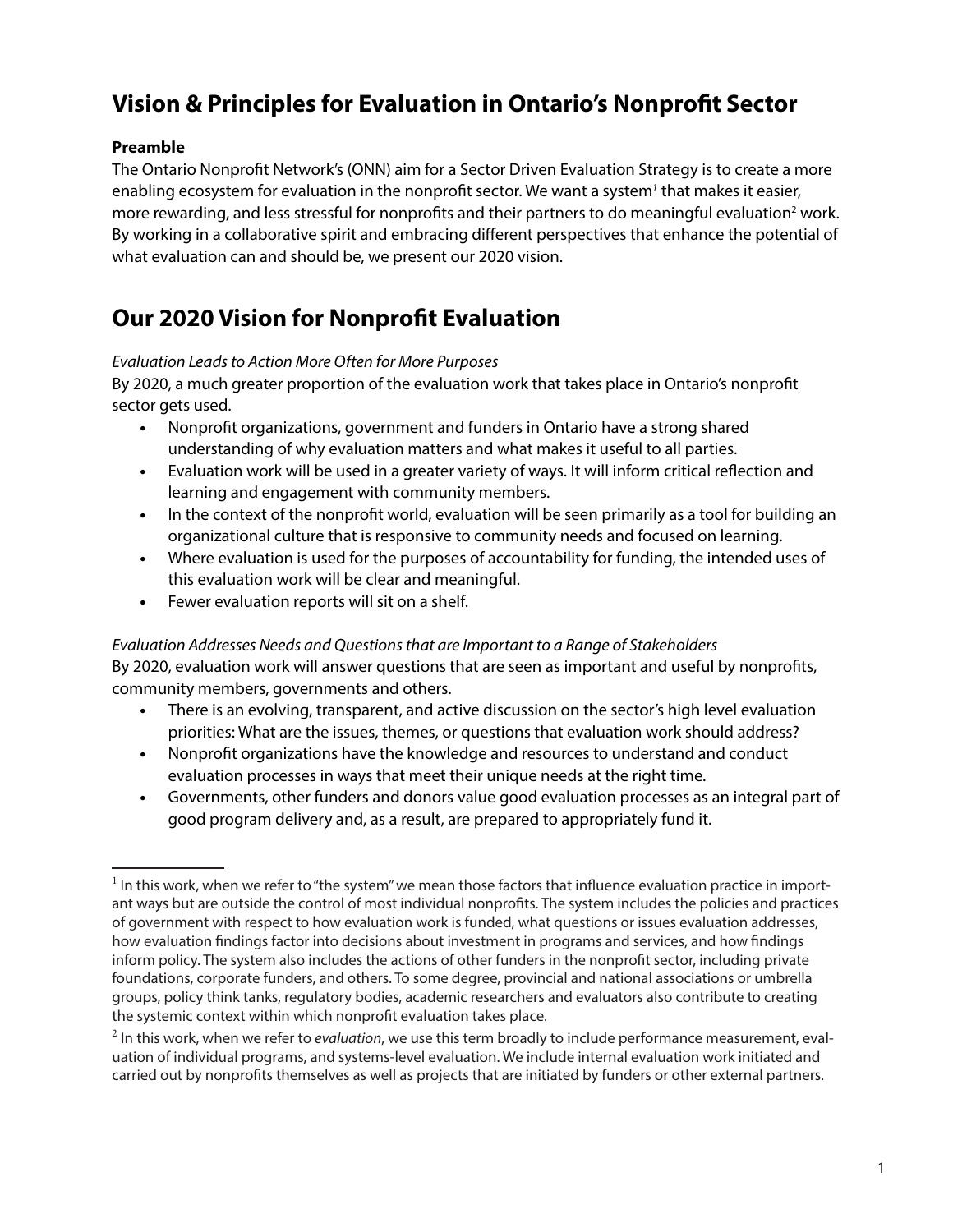#### *Evaluation is Planned, Conducted, and Shared in a More Collaborative Way*

By 2020, evaluation work will be undertaken in a more collaborative way. Nonprofits will be much less likely to face the need to solve evaluation challenges on their own.

- **•** Leaders within nonprofit organizations feel confident and have the capacity to effectively negotiate with funders and major donors the purpose of evaluation and the questions that are asked so that they are mutually beneficial. There will be fewer evaluation tasks that are imposed on nonprofits by governments or other funders.
- **•** Nonprofit organizations and funders are openly sharing what they've learned from evaluation findings in a way that is helpful and thorough, leading to more evidence-based policy and strategic decisions.
- **•** Nonprofit organizations, funders, provincial networks, evaluators and social researchers each understand their unique roles in evaluation clearly, and they work collaboratively on setting evaluation priorities, planning evaluation projects, carrying them out, and acting on the findings.
- **•** Opportunities and forums are in place where communities, nonprofits, donors, and funders can freely share ideas and concerns about evaluation.
- **•** Fewer evaluation projects (focusing on nonprofits and their programs) will be initiated unilaterally by funders.

#### *Evaluation is Used When and Where It Can Help the Most*

By 2020, evaluation work will occur only in conditions where it has a good chance of proving useful to stakeholders.

- **•** Evaluation will be conducted in an ethical and rigorous way, as exemplified by the standards of the Canadian Evaluation Society.
- **•** Evaluation will not be used in situations where other approaches, such as applied research or community engagement, are better suited to addressing the questions at hand.
- **•** The practice of evaluation will be more methodologically diverse, in order to align better with a wider range of organizational types and cultural contexts.
- **•** Evaluation projects will be resourced in a way that aligns with their purpose and methodology. Resources will not be invested in evaluation work that has limited potential for action.

#### **The ongoing work**

In 2020 and beyond, work will continue to:

- **•** Build capacity and knowledge of evaluation to better understand and interpret existing and new methodologies and approaches for use in the nonprofit context.
- **•** Create opportunities to facilitate engagement in and learning about evaluation across the nonprofit sector.
- **•** Enhance evidence about community needs and assets, promising practices, and program impact, which can play a key role in high level planning for the nonprofit sector.

### **Principles to Help Us Get to Useful Evaluation**

It should be noted that the Joint Committee on Standards for Educational Evaluation (JCSEE) has developed a set of program evaluation standards that have been adopted by t[he Canadian Evaluation](http://evaluationcanada.ca/program-evaluation-standards)  Society. The principles we have developed below in many ways echo the JCSEE list. However, our principles also aim to simplify and reframe the issues for a nonprofit audience and reflect many of the concerns we have heard from those in the sector.